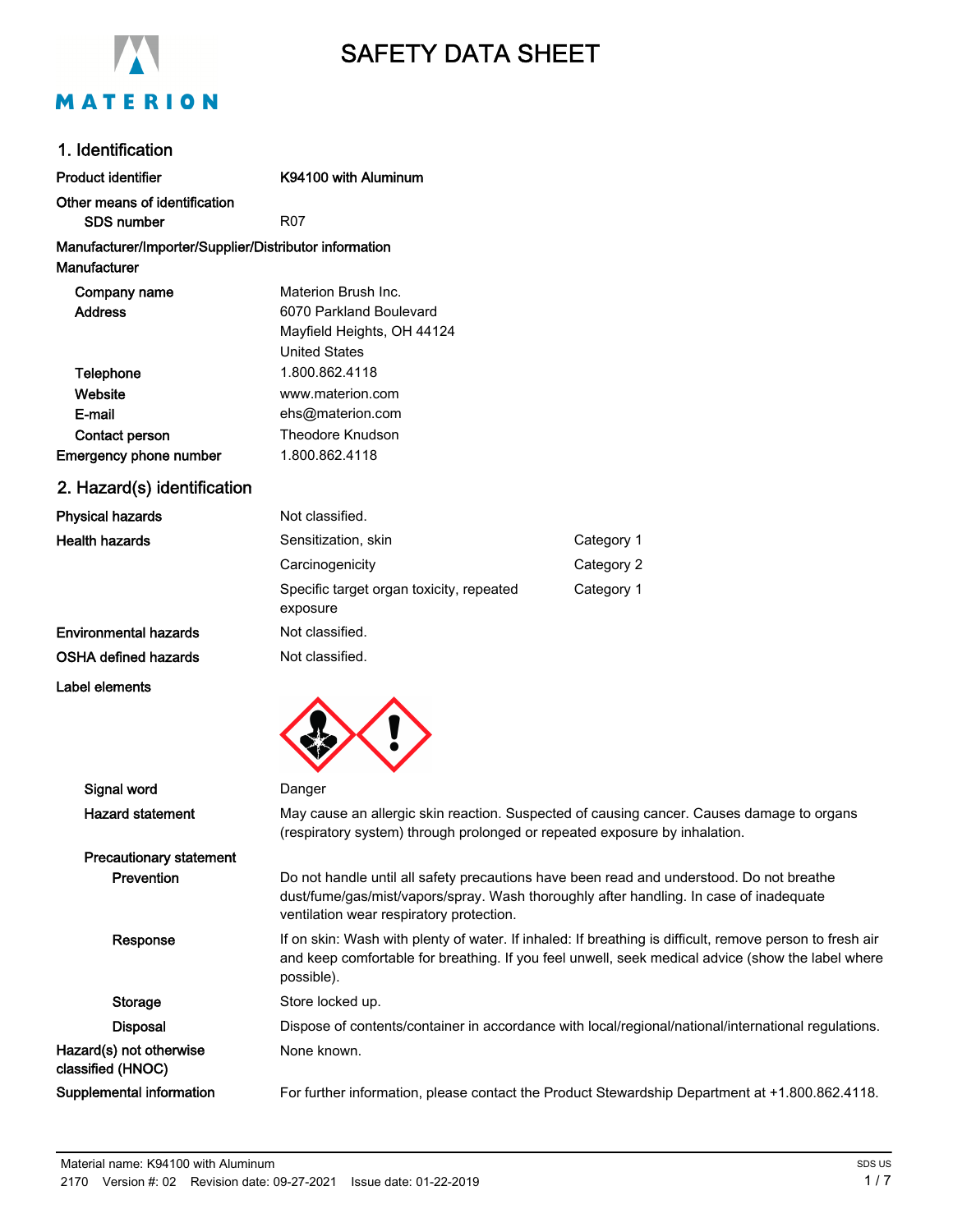## 3. Composition/information on ingredients

#### Mixtures

| Chemical name | Common name and synonyms | CAS number | %         |
|---------------|--------------------------|------------|-----------|
| Iron          |                          | 7439-89-6  | 59        |
| Nickel        |                          | 7440-02-0  | 41        |
| Aluminum      |                          | 7429-90-5  | $0.2 - 1$ |

## 4. First-aid measures

| Inhalation                                                                   | Move to fresh air. Call a physician if symptoms develop or persist.                                                                                                                 |
|------------------------------------------------------------------------------|-------------------------------------------------------------------------------------------------------------------------------------------------------------------------------------|
| <b>Skin contact</b>                                                          | Remove contaminated clothing immediately and wash skin with soap and water. In case of<br>eczema or other skin disorders: Seek medical attention and take along these instructions. |
| Eye contact                                                                  | Rinse with water. Get medical attention if irritation develops and persists.                                                                                                        |
| Ingestion                                                                    | Rinse mouth. Get medical attention if symptoms occur.                                                                                                                               |
| Most important<br>symptoms/effects, acute and<br>delayed                     | May cause an allergic skin reaction.                                                                                                                                                |
| Indication of immediate medical<br>attention and special treatment<br>needed | Provide general supportive measures and treat symptomatically. Keep victim under observation.<br>Symptoms may be delayed.                                                           |
| <b>General information</b>                                                   | If you feel unwell, seek medical advice (show the label where possible).                                                                                                            |
| 5. Fire-fighting measures                                                    |                                                                                                                                                                                     |
| Suitable extinguishing media                                                 | Powder. Dry sand. Water Spray or Fog.                                                                                                                                               |
| Unsuitable extinguishing media                                               | Carbon dioxide (CO2).                                                                                                                                                               |
| Specific hazards arising from<br>the chemical                                | No unusual fire or explosion hazards noted.                                                                                                                                         |
| Special protective equipment<br>and precautions for firefighters             | Wear suitable protective equipment.                                                                                                                                                 |
| Fire fighting<br>equipment/instructions                                      | Move containers from fire area if you can do so without risk.                                                                                                                       |
| Specific methods                                                             | Use standard firefighting procedures and consider the hazards of other involved materials.                                                                                          |
| General fire hazards                                                         | No unusual fire or explosion hazards noted.                                                                                                                                         |
| 6. Accidental release measures                                               |                                                                                                                                                                                     |
|                                                                              |                                                                                                                                                                                     |

#### Keep unnecessary personnel away. Wear appropriate protective equipment and clothing during clean-up. For personal protection, see section 8 of the SDS. Personal precautions, protective equipment and emergency procedures Methods and materials for Stop the flow of material, if this is without risk. For waste disposal, see section 13 of the SDS. containment and cleaning up Environmental precautions Prevent further leakage or spillage if safe to do so. 7. Handling and storage Obtain special instructions before use. Do not handle until all safety precautions have been read and understood. Avoid breathing dust/fume/gas/mist/vapors/spray. Wear appropriate personal protective equipment. Wash hands thoroughly after handling. Precautions for safe handling Conditions for safe storage, Store locked up. Store away from incompatible materials (see Section 10 of the SDS). including any incompatibilities

## 8. Exposure controls/personal protection

#### Occupational exposure limits

The following constituents are the only constituents of the product which have a PEL, TLV or other recommended exposure limit. At this time, the other constituents have no known exposure limits.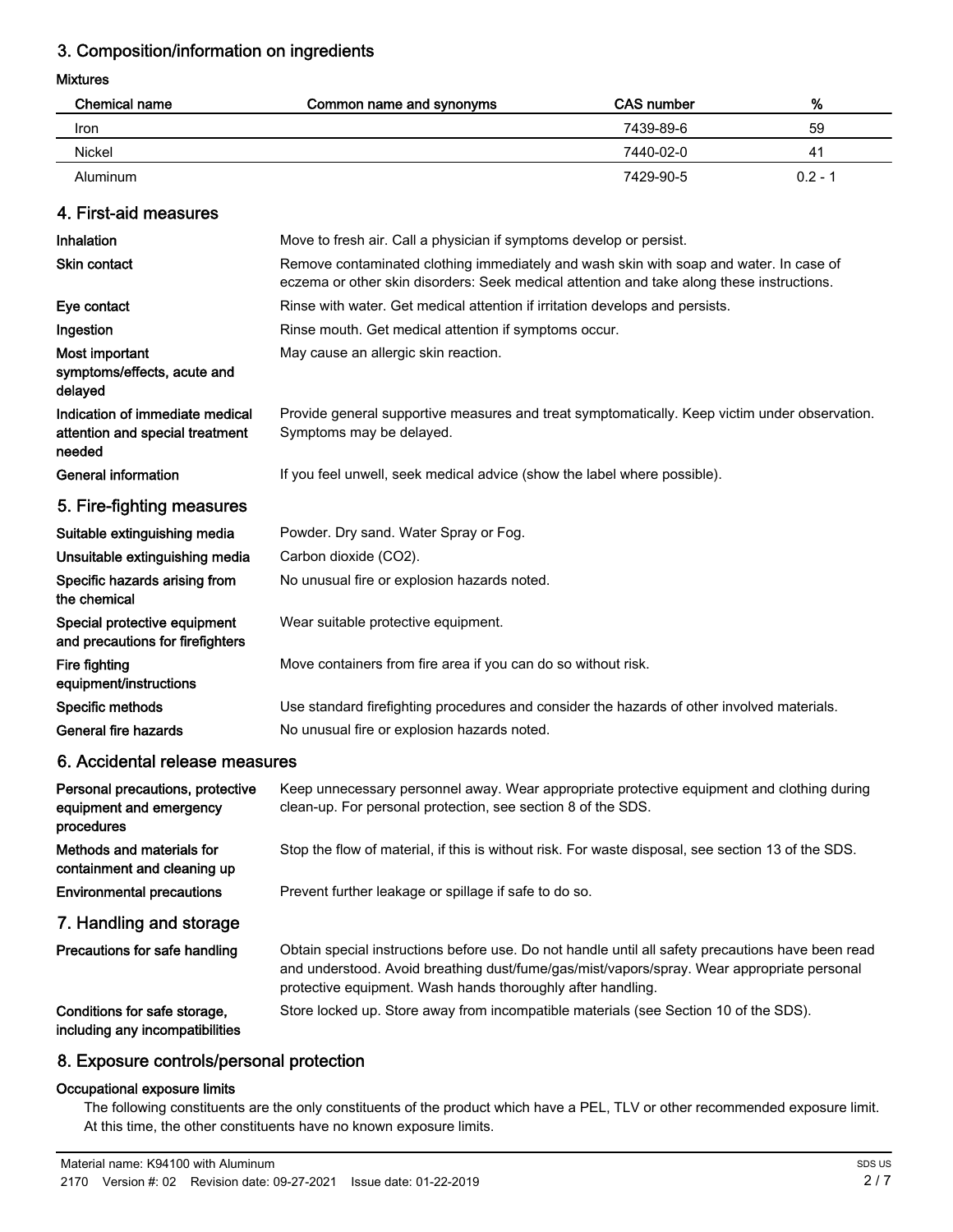| Components                                  | <b>Type</b>                                                                                                                                                                                                                                                                                                                                                        | Value             | Form                                  |
|---------------------------------------------|--------------------------------------------------------------------------------------------------------------------------------------------------------------------------------------------------------------------------------------------------------------------------------------------------------------------------------------------------------------------|-------------------|---------------------------------------|
| Aluminum (CAS 7429-90-5)                    | <b>PEL</b>                                                                                                                                                                                                                                                                                                                                                         | $5$ mg/m $3$      | Respirable fraction.                  |
|                                             |                                                                                                                                                                                                                                                                                                                                                                    | 15 mg/m3          | Total dust.                           |
| Nickel (CAS 7440-02-0)                      | PEL                                                                                                                                                                                                                                                                                                                                                                | 1 $mg/m3$         |                                       |
| US. OSHA Table Z-3 (29 CFR 1910.1000)       |                                                                                                                                                                                                                                                                                                                                                                    |                   |                                       |
| Components                                  | <b>Type</b>                                                                                                                                                                                                                                                                                                                                                        | Value             | Form                                  |
| Aluminum (CAS 7429-90-5)                    | <b>TWA</b>                                                                                                                                                                                                                                                                                                                                                         | $5$ mg/m $3$      | Respirable fraction.                  |
|                                             |                                                                                                                                                                                                                                                                                                                                                                    | $15 \text{ mg/m}$ | Total dust.                           |
|                                             |                                                                                                                                                                                                                                                                                                                                                                    | 50 mppcf          | Total dust.                           |
|                                             |                                                                                                                                                                                                                                                                                                                                                                    | 15 mppcf          | Respirable fraction.                  |
| US. ACGIH Threshold Limit Values            |                                                                                                                                                                                                                                                                                                                                                                    |                   |                                       |
| Components                                  | <b>Type</b>                                                                                                                                                                                                                                                                                                                                                        | Value             | Form                                  |
| Aluminum (CAS 7429-90-5)                    | <b>TWA</b>                                                                                                                                                                                                                                                                                                                                                         | 1 $mg/m3$         | Respirable fraction.                  |
| Nickel (CAS 7440-02-0)                      | <b>TWA</b>                                                                                                                                                                                                                                                                                                                                                         | $1.5$ mg/m $3$    | Inhalable fraction.                   |
| US. NIOSH: Pocket Guide to Chemical Hazards |                                                                                                                                                                                                                                                                                                                                                                    |                   |                                       |
| Components                                  | <b>Type</b>                                                                                                                                                                                                                                                                                                                                                        | Value             | Form                                  |
| Aluminum (CAS 7429-90-5)                    | <b>TWA</b>                                                                                                                                                                                                                                                                                                                                                         | $5$ mg/m $3$      | Respirable.                           |
|                                             |                                                                                                                                                                                                                                                                                                                                                                    | $5$ mg/m $3$      | Welding fume or<br>pyrophoric powder. |
|                                             |                                                                                                                                                                                                                                                                                                                                                                    | 10 mg/m3          | Total                                 |
| Nickel (CAS 7440-02-0)                      | <b>TWA</b>                                                                                                                                                                                                                                                                                                                                                         | $0.015$ mg/m3     |                                       |
|                                             | US. California Code of Regulations, Title 8, Section 5155. Airborne Contaminants                                                                                                                                                                                                                                                                                   |                   |                                       |
| Components                                  | <b>Type</b>                                                                                                                                                                                                                                                                                                                                                        | Value             | Form                                  |
| Aluminum (CAS 7429-90-5)                    | PEL                                                                                                                                                                                                                                                                                                                                                                | $5$ mg/m $3$      | Pyrophoric powder.                    |
|                                             |                                                                                                                                                                                                                                                                                                                                                                    | $5 \text{ mg/m}$  | Respirable fraction.                  |
|                                             |                                                                                                                                                                                                                                                                                                                                                                    | $5$ mg/m $3$      | Welding fume.                         |
|                                             |                                                                                                                                                                                                                                                                                                                                                                    | 10 mg/m3          | Total dust.                           |
| Nickel (CAS 7440-02-0)                      | PEL                                                                                                                                                                                                                                                                                                                                                                | $0.5$ mg/m $3$    |                                       |
| <b>Biological limit values</b>              | No biological exposure limits noted for the ingredient(s).                                                                                                                                                                                                                                                                                                         |                   |                                       |
| Appropriate engineering controls            | Good general ventilation should be used. Ventilation rates should be matched to conditions. If<br>applicable, use process enclosures, local exhaust ventilation, or other engineering controls to<br>maintain airborne levels below recommended exposure limits. If exposure limits have not been<br>established, maintain airborne levels to an acceptable level. |                   |                                       |
| Eye/face protection                         | Individual protection measures, such as personal protective equipment<br>If contact is likely, safety glasses with side shields are recommended.                                                                                                                                                                                                                   |                   |                                       |
| <b>Skin protection</b><br>Hand protection   | Wear gloves to prevent metal cuts and skin abrasions during handling.                                                                                                                                                                                                                                                                                              |                   |                                       |
| <b>Other</b>                                | Use personal protective equipment as required.                                                                                                                                                                                                                                                                                                                     |                   |                                       |
| <b>Respiratory protection</b>               | In case of inadequate ventilation, use respiratory protection.                                                                                                                                                                                                                                                                                                     |                   |                                       |
| <b>Thermal hazards</b>                      | Wear appropriate thermal protective clothing, when necessary.                                                                                                                                                                                                                                                                                                      |                   |                                       |
| General hygiene considerations              | Observe any medical surveillance requirements. Contaminated work clothing should not be<br>allowed out of the workplace.                                                                                                                                                                                                                                           |                   |                                       |
|                                             |                                                                                                                                                                                                                                                                                                                                                                    |                   |                                       |
| 9. Physical and chemical properties         |                                                                                                                                                                                                                                                                                                                                                                    |                   |                                       |

### Appearance

| <b>Physical state</b> | Solid. |
|-----------------------|--------|
|-----------------------|--------|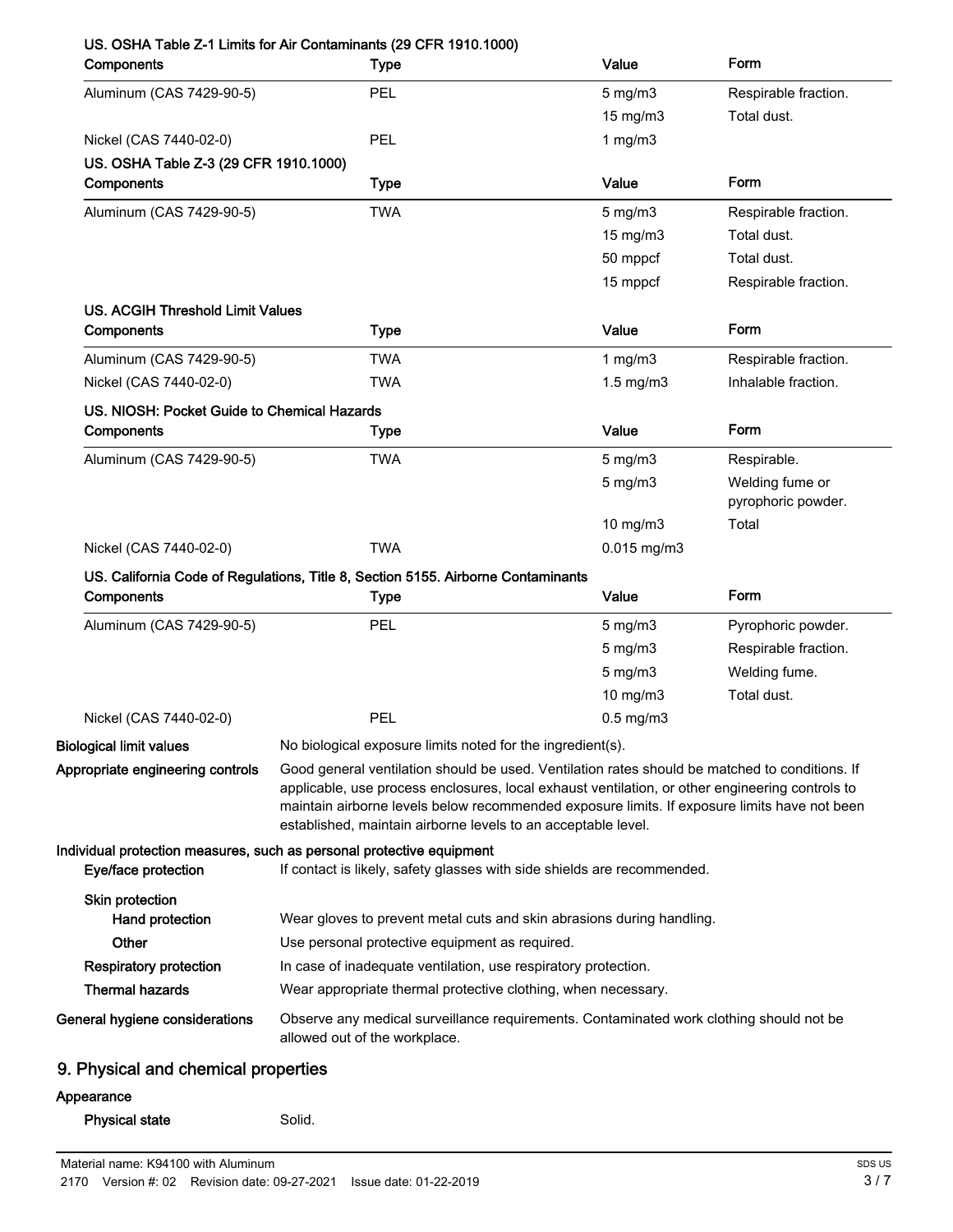| Form                                              | Solid.                                                                                        |
|---------------------------------------------------|-----------------------------------------------------------------------------------------------|
| Color                                             | Silver Grey.                                                                                  |
| Odor                                              | None.                                                                                         |
| <b>Odor threshold</b>                             | Not applicable.                                                                               |
| pH                                                | Not applicable.                                                                               |
| Melting point/freezing point                      | 1220 °F (660 °C) estimated / Not applicable.                                                  |
| Initial boiling point and boiling<br>range        | Not applicable.                                                                               |
| Flash point                                       | Not applicable.                                                                               |
| <b>Evaporation rate</b>                           | Not applicable.                                                                               |
| Flammability (solid, gas)                         | Not applicable.                                                                               |
| Upper/lower flammability or explosive limits      |                                                                                               |
| Explosive limit - lower (%)                       | Not applicable.                                                                               |
| Explosive limit - lower (%)<br>temperature        | Not applicable.                                                                               |
| Explosive limit - upper (%)                       | Not applicable.                                                                               |
| Explosive limit - upper (%)<br>temperature        | Not applicable.                                                                               |
| Vapor pressure                                    | Not applicable.                                                                               |
| Vapor density                                     | Not applicable.                                                                               |
| <b>Relative density</b>                           | Not applicable.                                                                               |
| Solubility(ies)<br>Solubility (water)             | Insoluble.                                                                                    |
| <b>Partition coefficient</b><br>(n-octanol/water) | Not applicable.                                                                               |
| Auto-ignition temperature                         | Not applicable.                                                                               |
| <b>Decomposition temperature</b>                  | Not applicable.                                                                               |
| <b>Viscosity</b>                                  | Not applicable.                                                                               |
| Other information<br>Density                      | Varies.                                                                                       |
| <b>Explosive properties</b>                       | Not explosive.                                                                                |
| <b>Oxidizing properties</b>                       | Not oxidizing.                                                                                |
| 10. Stability and reactivity                      |                                                                                               |
| Reactivity                                        | The product is stable and non-reactive under normal conditions of use, storage and transport. |
| <b>Chemical stability</b>                         | Material is stable under normal conditions.                                                   |
| Possibility of hazardous<br>reactions             | No dangerous reaction known under conditions of normal use.                                   |
| <b>Conditions to avoid</b>                        | Contact with incompatible materials.                                                          |
| Incompatible materials                            | Strong acids.                                                                                 |
| Hazardous decomposition<br>products               | No hazardous decomposition products are known.                                                |
| 11. Toxicological information                     |                                                                                               |

# Information on likely routes of exposure

| Inhalation   | Prolonged inhalation may be harmful.        |
|--------------|---------------------------------------------|
| Skin contact | May cause an allergic skin reaction.        |
| Eye contact  | Not likely, due to the form of the product. |
| Ingestion    | Expected to be a low ingestion hazard.      |

Material name: K94100 with Aluminum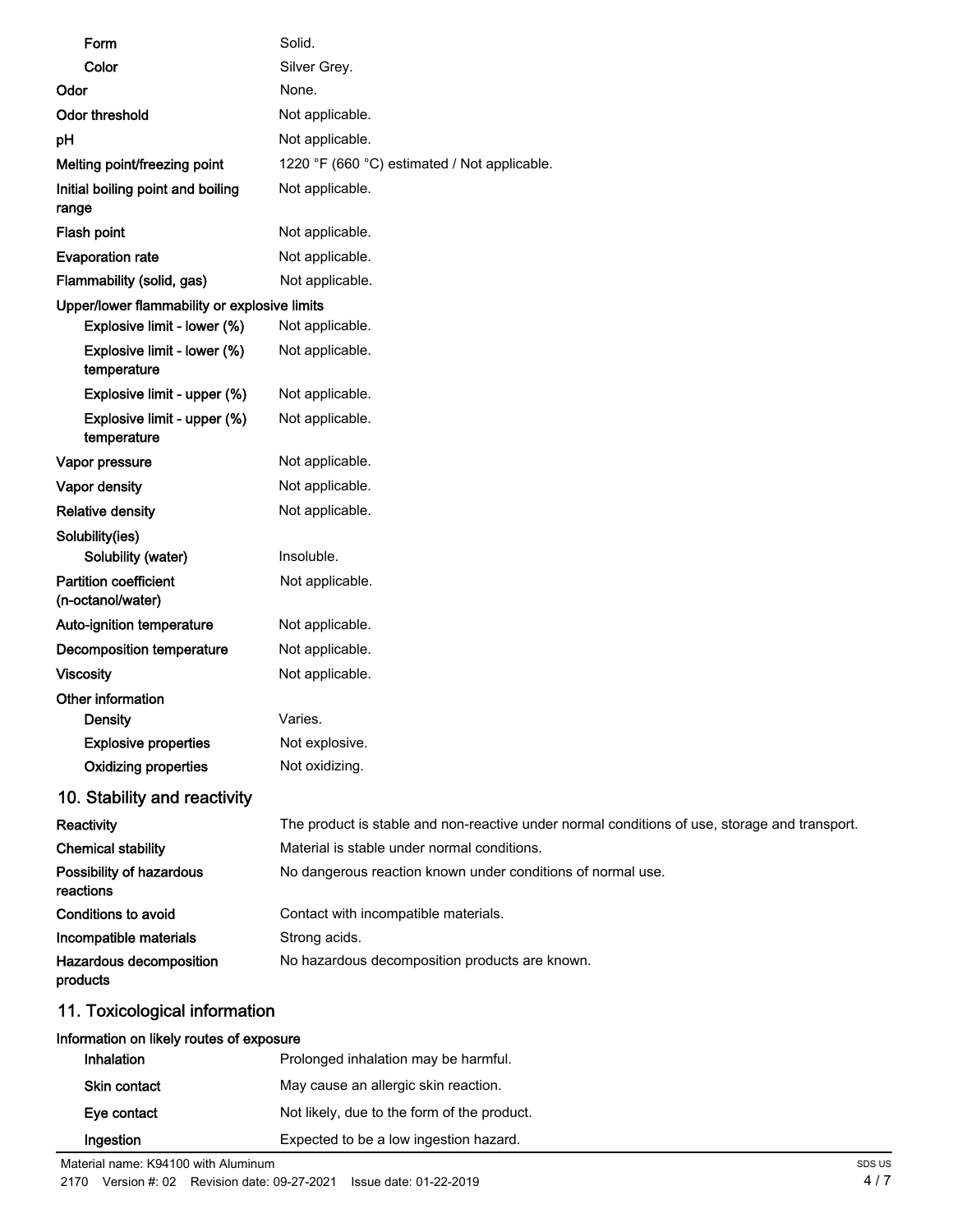| Symptoms related to the<br>physical, chemical and<br>toxicological characteristics                                                                                                               |                               | May cause an allergic skin reaction.                    |                                                                              |                                                                                                                                                                                            |
|--------------------------------------------------------------------------------------------------------------------------------------------------------------------------------------------------|-------------------------------|---------------------------------------------------------|------------------------------------------------------------------------------|--------------------------------------------------------------------------------------------------------------------------------------------------------------------------------------------|
| Information on toxicological effects                                                                                                                                                             |                               |                                                         |                                                                              |                                                                                                                                                                                            |
| <b>Acute toxicity</b>                                                                                                                                                                            | None known.                   |                                                         |                                                                              |                                                                                                                                                                                            |
| Skin corrosion/irritation                                                                                                                                                                        |                               | Prolonged skin contact may cause temporary irritation.  |                                                                              |                                                                                                                                                                                            |
| Serious eye damage/eye<br>irritation                                                                                                                                                             |                               | Not likely, due to the form of the product.             |                                                                              |                                                                                                                                                                                            |
| Respiratory or skin sensitization<br><b>Respiratory sensitization</b>                                                                                                                            | Not a respiratory sensitizer. |                                                         |                                                                              |                                                                                                                                                                                            |
| <b>Skin sensitization</b>                                                                                                                                                                        |                               | May cause an allergic skin reaction.                    |                                                                              |                                                                                                                                                                                            |
| Germ cell mutagenicity                                                                                                                                                                           | Not classified.               |                                                         |                                                                              |                                                                                                                                                                                            |
| Carcinogenicity                                                                                                                                                                                  |                               | Suspected of causing cancer.                            |                                                                              |                                                                                                                                                                                            |
| IARC Monographs. Overall Evaluation of Carcinogenicity                                                                                                                                           |                               |                                                         |                                                                              |                                                                                                                                                                                            |
| Nickel (CAS 7440-02-0)<br>OSHA Specifically Regulated Substances (29 CFR 1910.1001-1053)<br>Not listed.<br>US. National Toxicology Program (NTP) Report on Carcinogens<br>Nickel (CAS 7440-02-0) |                               |                                                         | 2B Possibly carcinogenic to humans.<br>Known To Be Human Carcinogen.         |                                                                                                                                                                                            |
|                                                                                                                                                                                                  |                               |                                                         |                                                                              | Reasonably Anticipated to be a Human Carcinogen.                                                                                                                                           |
| Reproductive toxicity                                                                                                                                                                            |                               |                                                         | This product is not expected to cause reproductive or developmental effects. |                                                                                                                                                                                            |
| Specific target organ toxicity -<br>single exposure                                                                                                                                              | Not classified.               |                                                         |                                                                              |                                                                                                                                                                                            |
| Specific target organ toxicity -<br>repeated exposure                                                                                                                                            |                               |                                                         | Causes damage to organs through prolonged or repeated exposure.              |                                                                                                                                                                                            |
| <b>Aspiration hazard</b>                                                                                                                                                                         | Not an aspiration hazard.     |                                                         |                                                                              |                                                                                                                                                                                            |
| <b>Chronic effects</b>                                                                                                                                                                           |                               | Prolonged exposure may cause chronic effects.           |                                                                              |                                                                                                                                                                                            |
| 12. Ecological information                                                                                                                                                                       |                               |                                                         |                                                                              |                                                                                                                                                                                            |
| Ecotoxicity                                                                                                                                                                                      | None known.                   |                                                         |                                                                              |                                                                                                                                                                                            |
| Product                                                                                                                                                                                          |                               | <b>Species</b>                                          |                                                                              | <b>Test Results</b>                                                                                                                                                                        |
| K94100 with Aluminum                                                                                                                                                                             |                               |                                                         |                                                                              |                                                                                                                                                                                            |
| Aquatic                                                                                                                                                                                          |                               |                                                         |                                                                              |                                                                                                                                                                                            |
| Acute                                                                                                                                                                                            |                               |                                                         |                                                                              |                                                                                                                                                                                            |
| Fish                                                                                                                                                                                             | <b>LC50</b>                   | Fish                                                    |                                                                              | 0.1463 mg/l, 4 days estimated                                                                                                                                                              |
| Components                                                                                                                                                                                       |                               | <b>Species</b>                                          |                                                                              | <b>Test Results</b>                                                                                                                                                                        |
| Nickel (CAS 7440-02-0)                                                                                                                                                                           |                               |                                                         |                                                                              |                                                                                                                                                                                            |
| Aquatic                                                                                                                                                                                          |                               |                                                         |                                                                              |                                                                                                                                                                                            |
| Acute                                                                                                                                                                                            |                               |                                                         |                                                                              |                                                                                                                                                                                            |
| Fish                                                                                                                                                                                             | <b>LC50</b>                   | Rainbow trout, donaldson trout<br>(Oncorhynchus mykiss) |                                                                              | $0.06$ mg/l, 4 days                                                                                                                                                                        |
| * Estimates for product may be based on additional component data not shown.                                                                                                                     |                               |                                                         |                                                                              |                                                                                                                                                                                            |
| Persistence and degradability                                                                                                                                                                    |                               |                                                         | No data is available on the degradability of this product.                   |                                                                                                                                                                                            |
| <b>Bioaccumulative potential</b>                                                                                                                                                                 | No data available.            |                                                         |                                                                              |                                                                                                                                                                                            |
| Mobility in soil                                                                                                                                                                                 | No data available.            |                                                         |                                                                              |                                                                                                                                                                                            |
| Other adverse effects                                                                                                                                                                            |                               |                                                         |                                                                              | No other adverse environmental effects (e.g. ozone depletion, photochemical ozone creation<br>potential, endocrine disruption, global warming potential) are expected from this component. |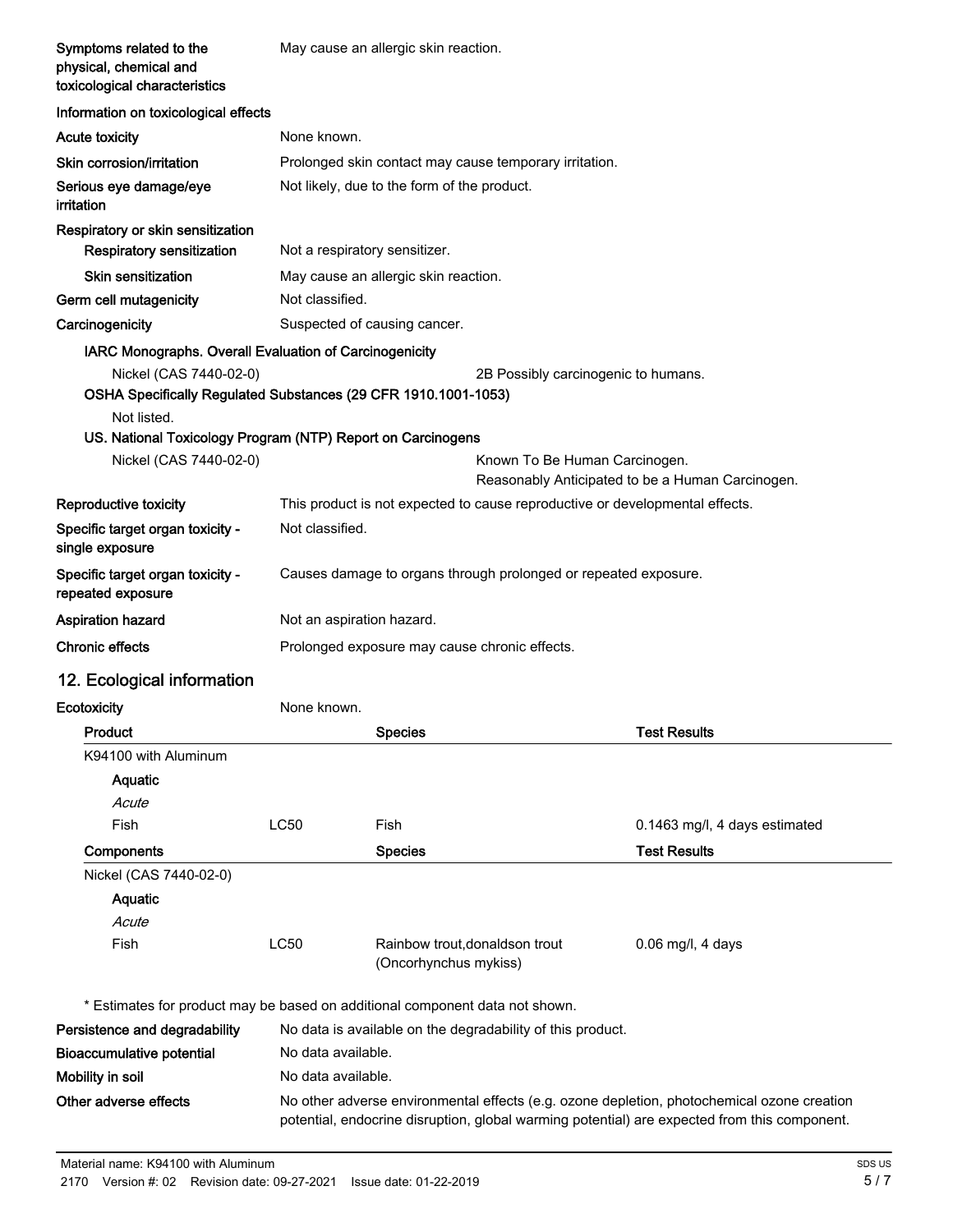## 13. Disposal considerations

| Disposal instructions                    | Collect and reclaim or dispose in sealed containers at licensed waste disposal site. Dispose of<br>contents/container in accordance with local/regional/national/international regulations.                            |
|------------------------------------------|------------------------------------------------------------------------------------------------------------------------------------------------------------------------------------------------------------------------|
| Local disposal regulations               | Dispose in accordance with all applicable regulations.                                                                                                                                                                 |
| Hazardous waste code                     | The waste code should be assigned in discussion between the user, the producer and the waste<br>disposal company.                                                                                                      |
| Waste from residues / unused<br>products | Dispose of in accordance with local regulations. Empty containers or liners may retain some<br>product residues. This material and its container must be disposed of in a safe manner (see:<br>Disposal instructions). |
| Contaminated packaging                   | Since emptied containers may retain product residue, follow label warnings even after container is<br>emptied. Empty containers should be taken to an approved waste handling site for recycling or<br>disposal.       |

## 14. Transport information

#### **DOT**

Not regulated as dangerous goods.

#### IATA

Not regulated as dangerous goods.

#### IMDG

Not regulated as dangerous goods.

## 15. Regulatory information

#### US federal regulations

This product is a "Hazardous Chemical" as defined by the OSHA Hazard Communication Standard, 29 CFR 1910.1200.

#### Toxic Substances Control Act (TSCA)

#### TSCA Section 12(b) Export Notification (40 CFR 707, Subpt. D)

Not regulated.

#### CERCLA Hazardous Substance List (40 CFR 302.4)

Nickel (CAS 7440-02-0) Listed.

#### SARA 304 Emergency release notification

Not regulated.

#### OSHA Specifically Regulated Substances (29 CFR 1910.1001-1053)

Not listed.

#### Superfund Amendments and Reauthorization Act of 1986 (SARA)

#### SARA 302 Extremely hazardous substance

Not listed.

| SARA 311/312 Hazardous     | Yes |
|----------------------------|-----|
| المستوال والمستوسط والمسار |     |

chemical

| <b>Classified hazard</b> | Respiratory or skin sensitization |
|--------------------------|-----------------------------------|
| categories               | Carcinogenicity                   |
|                          |                                   |

#### Specific target organ toxicity (single or repeated exposure)

#### SARA 313 (TRI reporting)

| Chemical name | CAS number | % by wt.  |  |
|---------------|------------|-----------|--|
| Aluminum      | 7429-90-5  | $0.2 - 1$ |  |
| Nickel        | 7440-02-0  | 41        |  |

#### Other federal regulations

#### Clean Air Act (CAA) Section 112 Hazardous Air Pollutants (HAPs) List

Nickel (CAS 7440-02-0)

#### Clean Air Act (CAA) Section 112(r) Accidental Release Prevention (40 CFR 68.130)

Not regulated.